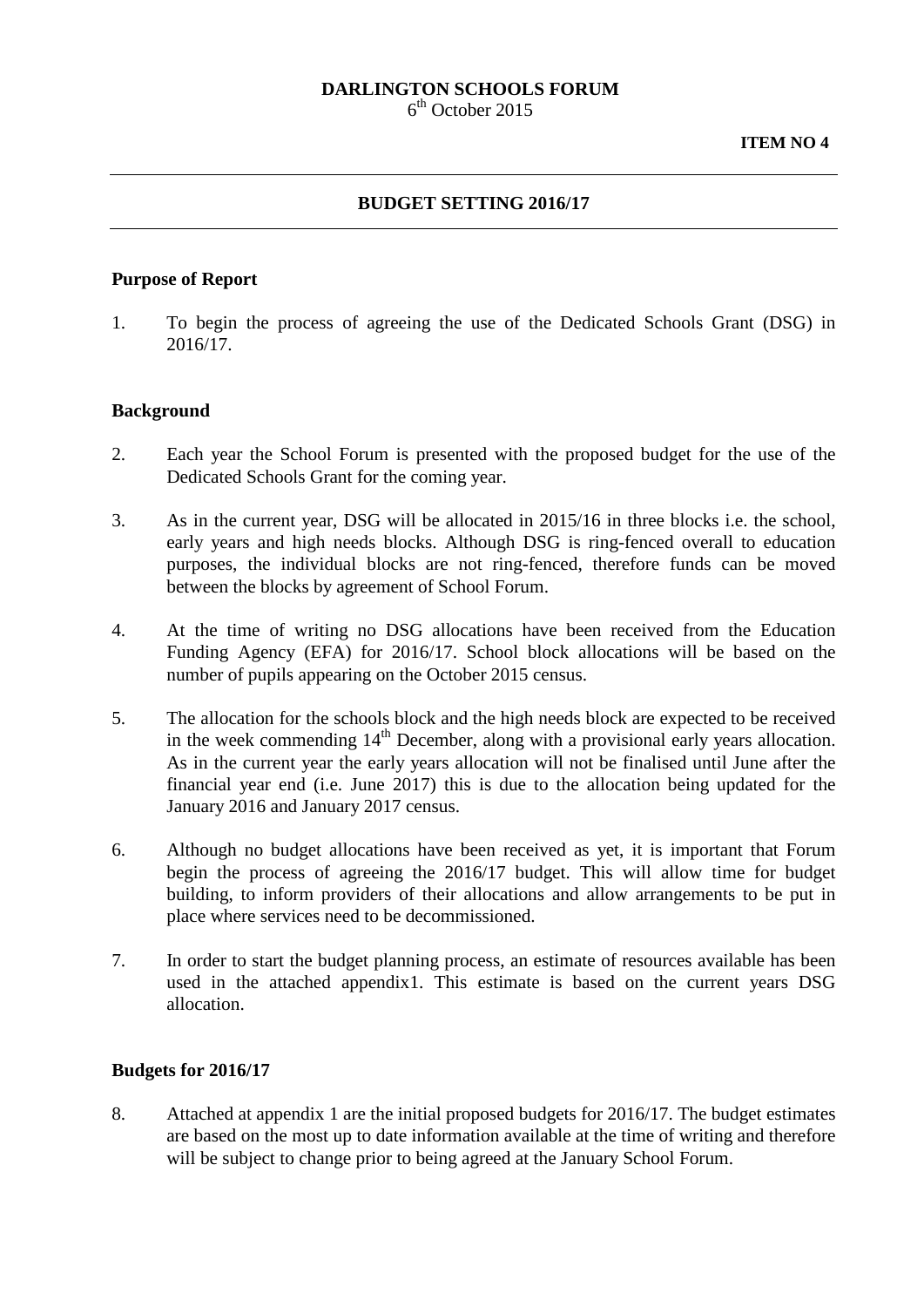- 9. All of the budgets included are provisional and subject to change at this stage, the following notes are provided to Forum regarding those budgets which are most subject to change.
	- o School Budget Shares, the calculated budget is based on the current funding formula and therefore assumes that Forum agree to use the same factors in 2016/17 (see agenda item 3). This budget will change dependent on the school census and changes to the unit rates in the final formula to be agreed in January.
	- o The School SEN adjustment is based on the current system and therefore assumes no change in the funding requirement following the introduction of the new system.
	- o The budget set for Individual Learning Support is at the 2015/16 level. In the current year this budget is expected to be underspent, therefore the budget requirement for 16/17 may be decreased if this continues to be the case.
	- o Funding for the Pupil Referral Unit, Beaumont Hill Academy, Marchbank and the Resource Base Units are all at the 2015/16 budget levels and are therefore based on the commissioned places and top up rates for 2015/16. These budgets will be updated for any changes in the number places expected to be commissioned for 2016/17 and any changes in top up funding rates.
	- o The budget for SEN Out of Area placements has been provisionally set at £1million as in 2015/16. Currently the 2015/16 budget is projected to be overspent therefore this budget may need to be revisited if this is expected to be continuing in 2016/17.
	- o The budgets for 3 & 4 year old and 2 year old nursery placements are based on current year projections. These figures will be updated for the autumn census and any changes to unit values.
- 10. The estimated total cost of services in 2016/17 at this stage is £77,865,727. Based on the current year, the estimated DSG available for 2016/17 is calculated at £77,348,473, therefore a shortfall of £517,254.
- 11. The shortfall of £517,254 includes a pressure of £203,072 for two year nursery placements. Forum will recall that in Darlington the 2 year old nursery funding rate paid to providers is 13p more than the funding received, therefore Forum agreed to roll forward underspend on 2 year old nursery to enable this to continue. It is projected at the end of 2015/16 that the 2 year old nursery budget will be underspent by £485,296 therefore the estimate pressure in 2016/17 can continue to be funded from carry forward budget.
- 12. After taking account of the 2 year old pressure the initial shortfall will be revised to £314,182. Forum are reminded that in the budget setting exercise for 2015/16 that the budget that was agreed needed £218,213 of carry forward (from 2014/15) to balance the budget, therefore the initial proposed shortfall for 2016/17 is a continuation of 2015/16 requirement. At present the projected budget position for 2015/16 (after removing 2 year old savings) is £250,899 underspend, therefore currently there is a projected shortfall of funding to balance 2016/17 by £63,283.